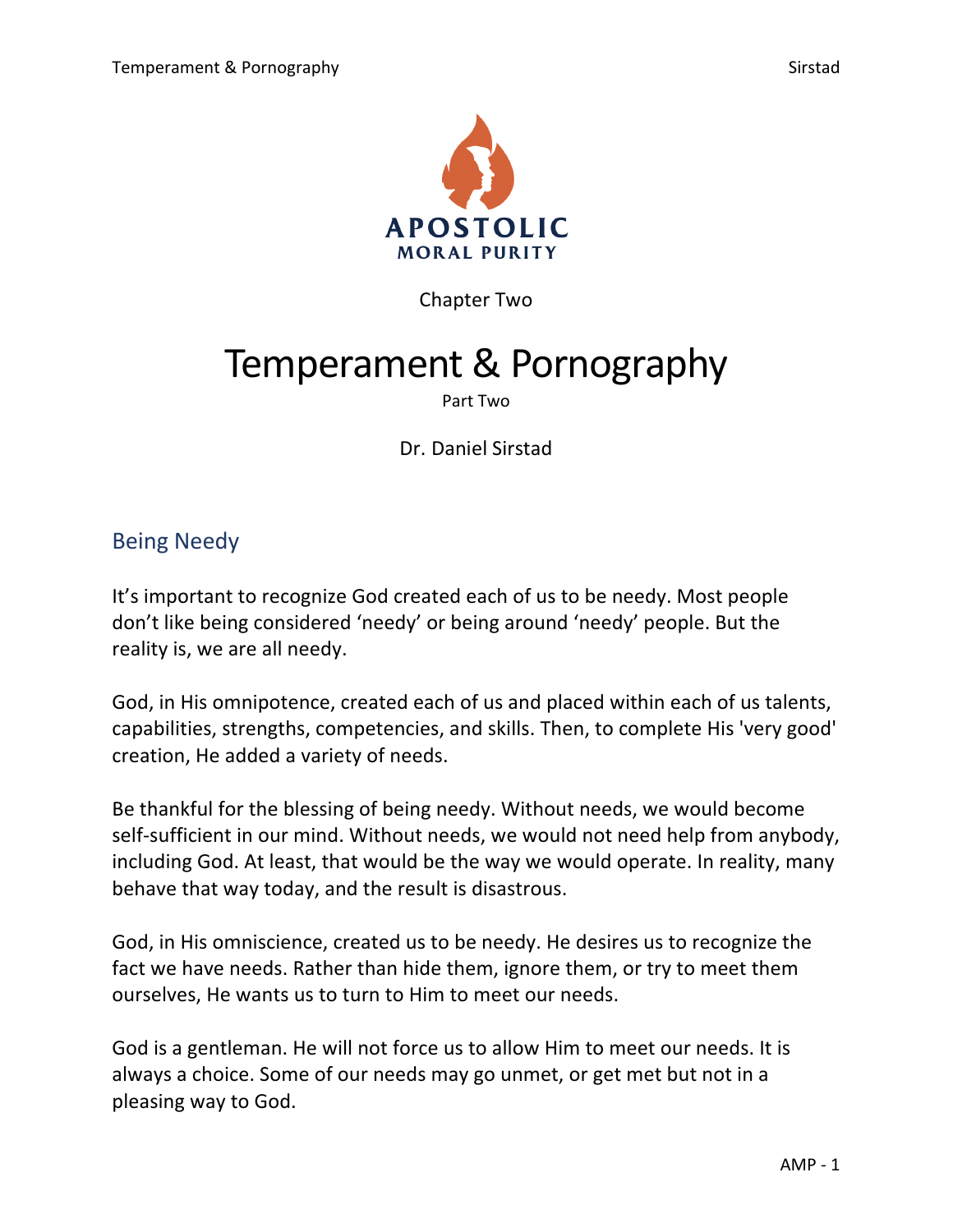God, in His omnipresence, promised He would never leave or forsake us. He will not abandon us. We can always trust Him. Memorize Proverbs 3:5-6. God is faithful. He shall supply all our needs according to His riches in glory (Philippians 4:19). My help cometh from the LORD, which made heaven and earth (Psalm 121:2).

It is always in our best interest to turn to God to meet our needs. When we try to meet our needs on our own, which, in part, is what happens when pornography is accessed, we are weakened personally, relationally, and spiritually.

# The Five Temperaments

There are five pure temperaments: Choleric, Melancholy, Phlegmatic, Sanguine, and Supine. Each temperament will have a different impact in respect to pornography as well as the temperaments interacting with each of the aspects of the soul: the mind, the will and the affections. Although, we won't cover them in depth, we will mention them here.

## 1. **Choleric**:

The choleric will either manipulate (poor behavior) or motivate (good behavior). This temperament has a very strong will. The choleric will associate with those that will help the choleric accomplish their goals.

If the choleric does not get their way in regards to affection, if they are not in submission to God, they may turn to pornography and immoral behavior. Their involvement will be in such a way that they are in control. They will not be satisfied with the same level of participation for long but will escalate in a way that is deeper and darker. Likely the choleric will not stop with pornography but will pursue physical sexual involvement in ways they can be the dominator.

For God to get this person's attention it will take a major crisis in their life.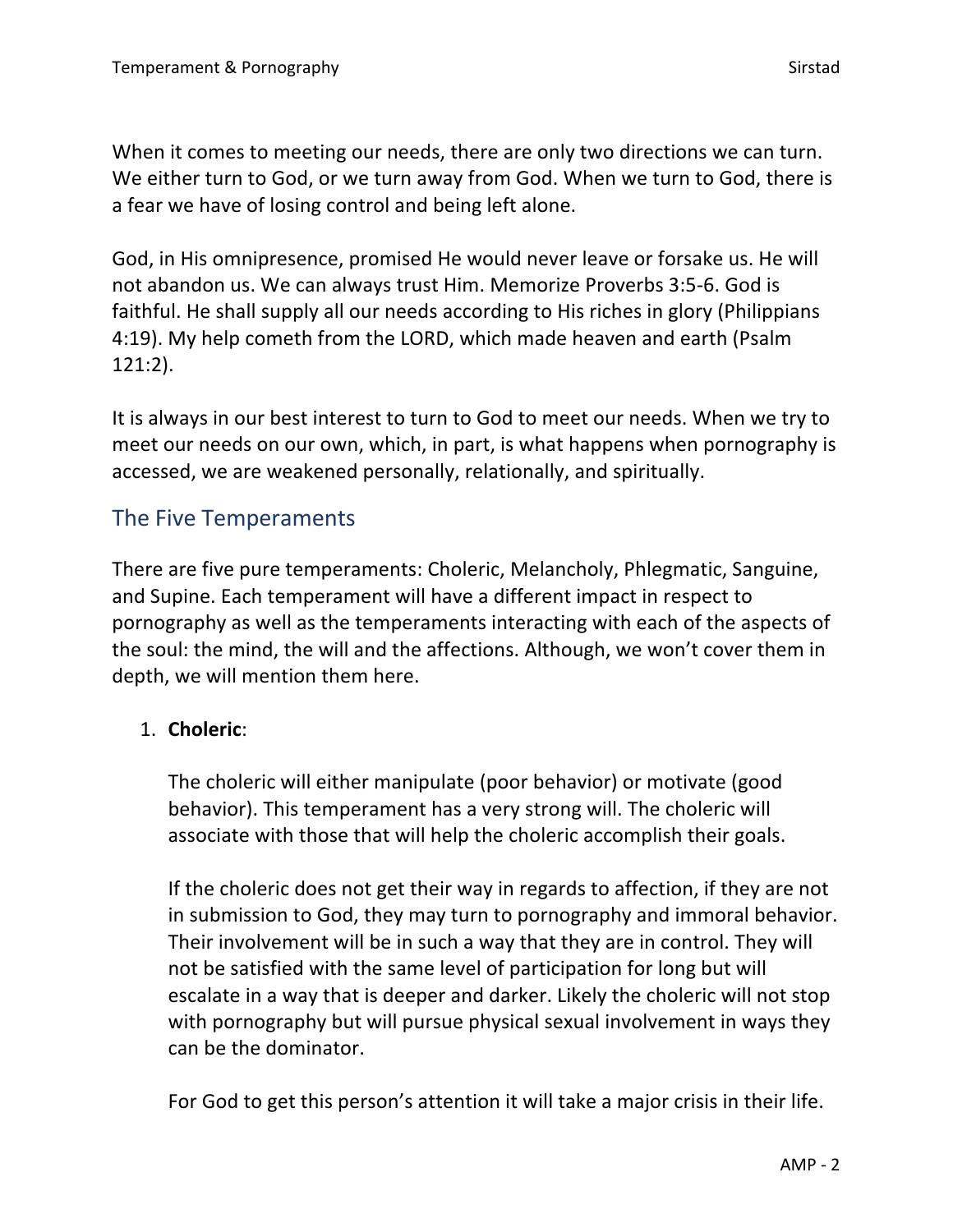## 2. **Melancholy**:

The melancholy does not need a lot of social interaction. They prefer spending time in small groups, with family, or alone. They can lock themselves away in their mind for hours at a time. Of all the temperaments, the melancholy (in the mind part of the soul) is the most susceptible to types of depression.

The melancholy can lose themselves in a world of fantasy easily and quickly if they are not careful. The melancholy (in the affection area) does not need a lot of affection and they don't give a lot of affection. It takes less effort to look at pornography, masturbate and be done with it. They have a low level of emotional IQ and many times are unable to provide the level of affection needed by others in their life. So, in the moment, it is easier to incorporate pornography.

The melancholy does not want to be controlled. By allowing pornography into their life, they can choose how and when and where they will participate. What they do not realize, is that by trying to retain control by accessing pornographic material, they have, in fact, lost control.

## 3. **Phlegmatic**:

Of all the temperaments, the phlegmatic is the most stubborn. They are going to find the path of least resistance. They are good at seeing what needs to be done but will want someone else to put forth the effort to make it happen. The phlegmatic is a peacemaker and a diplomat. The reason for this is they don't want to use the mental energy needed to persevere and get what they want.

If a phlegmatic is married to a spouse not wanting to provide sexual intimacy, the phlegmatic may turn to pornography as a way to provide personal gratification. Their justification for accessing pornography is for the sake of peace. It is easier to look at pornography and pleasure themselves rather than put in the effort to fix the relationship. This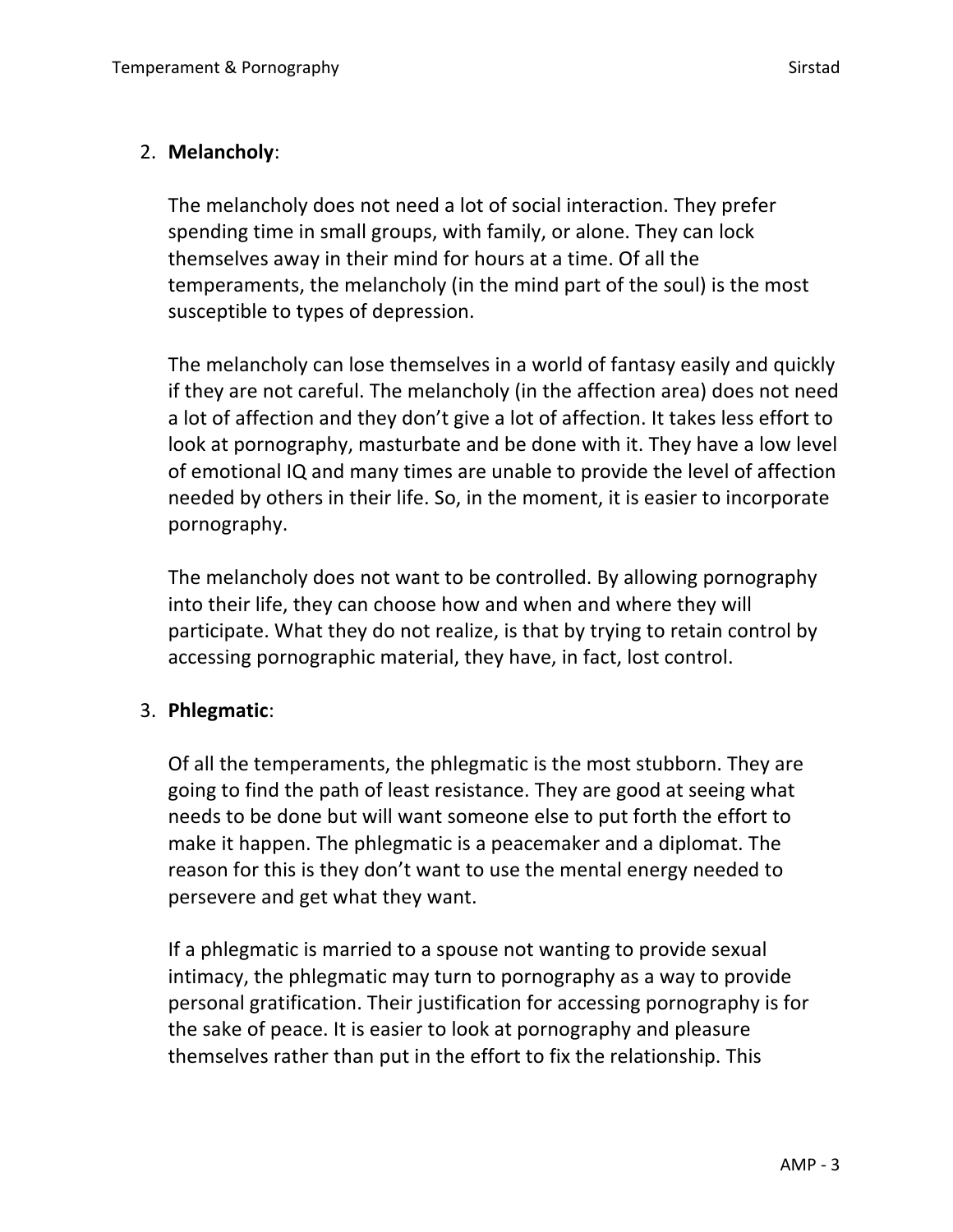reasoning is flawed since we know that two wrongs don't make a right. However, this is a possible thought process for the phlegmatic.

#### 4. **Sanguine**:

The sanguine is a highly sexualized individual. This individual is someone who has a lot of affection to give and needs a lot of affection in return. The sanguine is one of four temperaments that have a compulsive component to it. It is rare that the sanguine, and the sanguine compulsive, can have their need for affection and sexual intimacy met solely by another human being. The only way this would happen is if they were married to someone who scores the same as they do in the affection area. Even then the need may not be met depending on the difference between each of their character formation and their learned behavior.

When the need for affection, which includes sex, of the sanguine is not met a choice will be made. Either the sanguine will look to meet that need in a way that would be pleasing to God or they will meet that need in ways not pleasing to God.

Meeting the need for affection in a way pleasing to God will incorporate a healthy affectionate relationship with other members of the family and a very affectionate relationship with Jesus Christ. If this does not happen, it is very likely the sanguine will look for other ways to have their need for affection and their sexual appetite met. This likely will include the use of pornography, but it will not be limited to it. The sanguine has a high need for touch. Therefore, this person will turn other relationships to meet their unmet need.

#### 5. **Supine**:

The hallmark trait of the supine is they love to serve. They have many of the same desires and needs as the sanguine. However, many times, they are unable to communicate their needs.

The supine has several traits impacted by 'indirect behavior.' This means the supine expects others to read their mind. The supine is not comfortable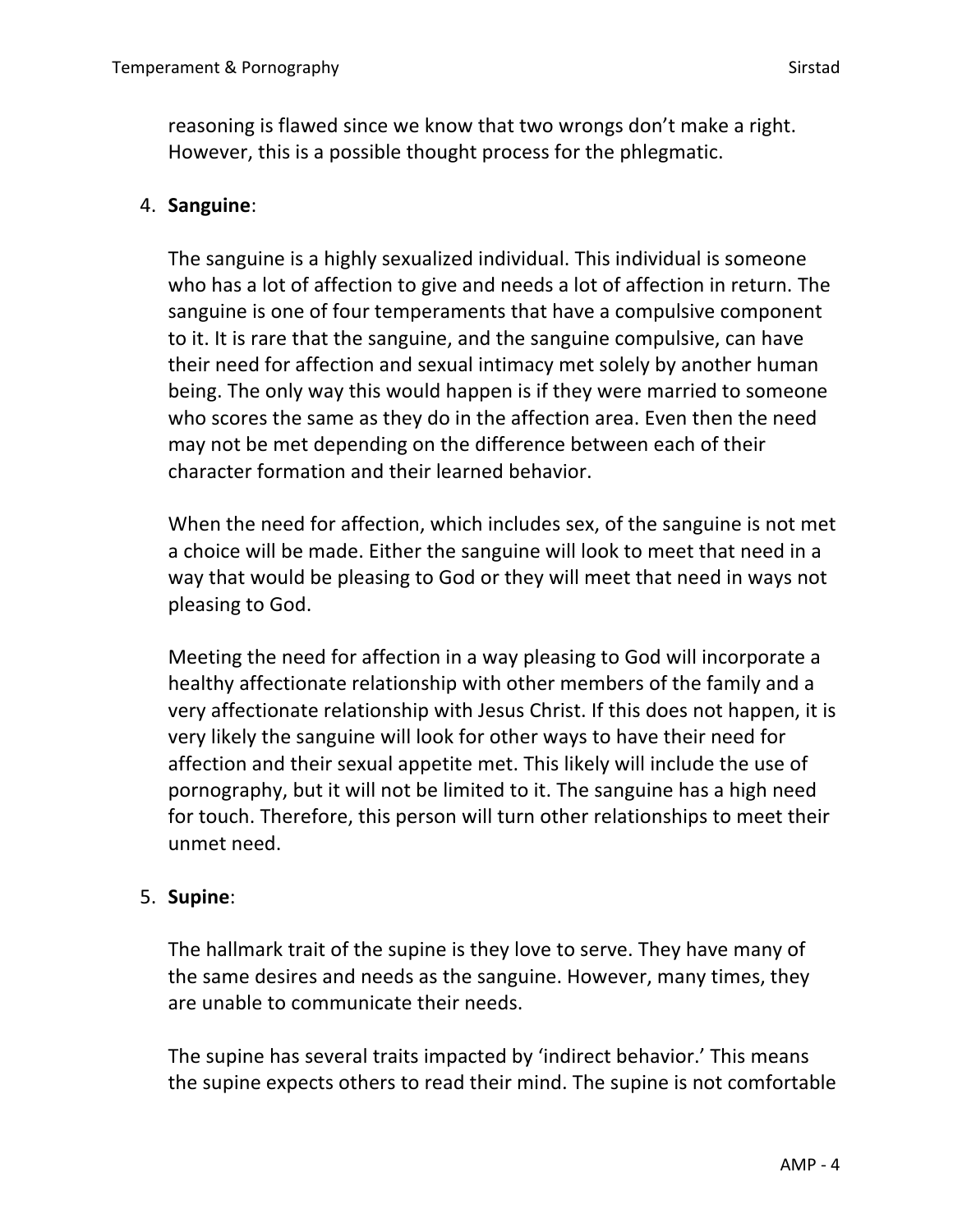initiating. This is true in respect to social function, to making decisions and with affection. The supine are great responders but poor initiators. This causes massive amounts of frustration for the supine as well as for those that surround them.

If the supine does not learn to communicate their desires to their spouse, their needs for affection, intimacy and sexual involvement will go unmet. The supine will appear aloof and cold to their spouse but they are anything but. Inside they are screaming for affection but nobody would ever be able to tell.

As a result of the supine's indirect behavior, they spend a lot of time getting their 'feelings hurt.' What they rarely recognize is the anger brewing beneath the surface. If this is not recognized and attended to, their will come a point they will explode. And it will be messy!

Because of their indirect behavior, the supine likely will not get their sexual needs met, unless they are married to a sanguine. As a result, they may turn to pornography, and like the melancholy, live in a fantasy world. This will lead them down a path of extreme shame. Great care must be administered in leading this person to a place of victory. It will be very slow and painful process.

Why is this information helpful to know? One reason is the understanding that is gained with this knowledge. Wisdom is good to have. But, wisdom without understanding is useless. To be able to understand who God designed you to be and the things that trigger ungodly desires helps in the process of being an overcomer.

Jesus Christ is the Truth, the Life and the Way! When we have His Spirit inside of us, we have His power helping us to overcome. However, we must not just want that to happen, we must allow it to happen. And, therein lies the problem.

Many times, we are our own worst enemy. As David accused the Israelites of, we also, can limit the Holy One of Israel. Many times, we sabotage our journey towards victory! However, we are not always aware of this fact.